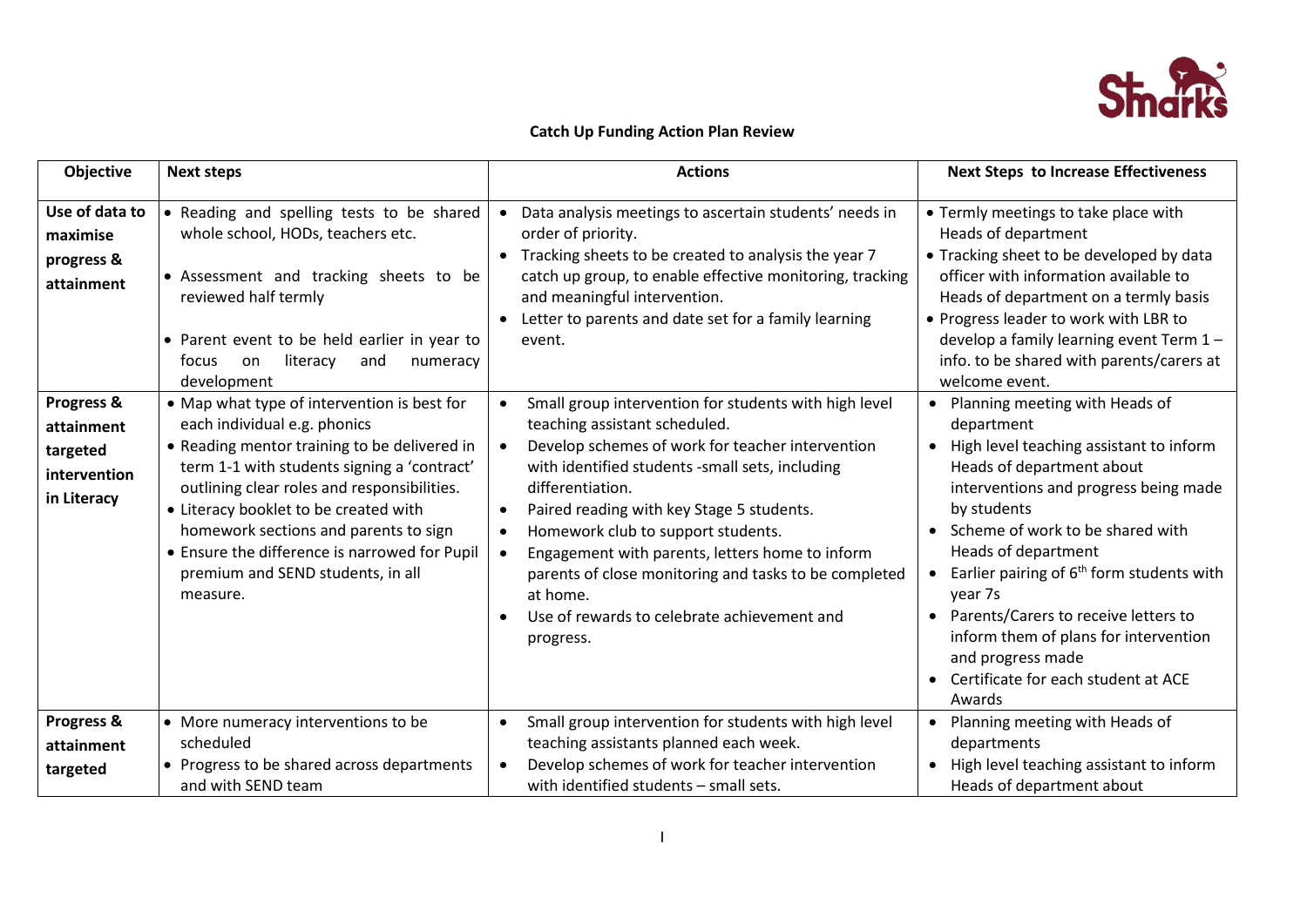

| • Increase attendance to Maths homework<br>in Numeracy | by students<br>Use of rewards to celebrate achievements and                                                                                                                                                                                                                |
|--------------------------------------------------------|----------------------------------------------------------------------------------------------------------------------------------------------------------------------------------------------------------------------------------------------------------------------------|
| club<br>progress.                                      | Schemes of work to be shared with<br>Heads of department.<br>Earlier pairing of $6th$ form students with<br>year 7s<br>Parents/Carers to receive letters to<br>inform them of plans for intervention<br>and progress made<br>Certificate for each student at ACE<br>Awards |

## **Catch-Up Funding Impact and Review 2017-2018**

#### **Background:**

The literacy and numeracy catch-up premium gives schools additional funding to support year 7 pupils who did not achieve the expected standard in reading or maths at the end of key stage 2 (KS2).The funding is £500 per pupil.

### **ENGLISH**

### **English Success Criteria**:

90% of targeted Year 7 pupils to meet the minimum attainment thresholds in English by July 2018

There are **59 students** who joined the academy below the expected standard in English (Equivalent to 2.3 attainment score.) Each student benefited from one intervention lesson per week focusing on developing their literacy.

• 40 Pupil Premium Students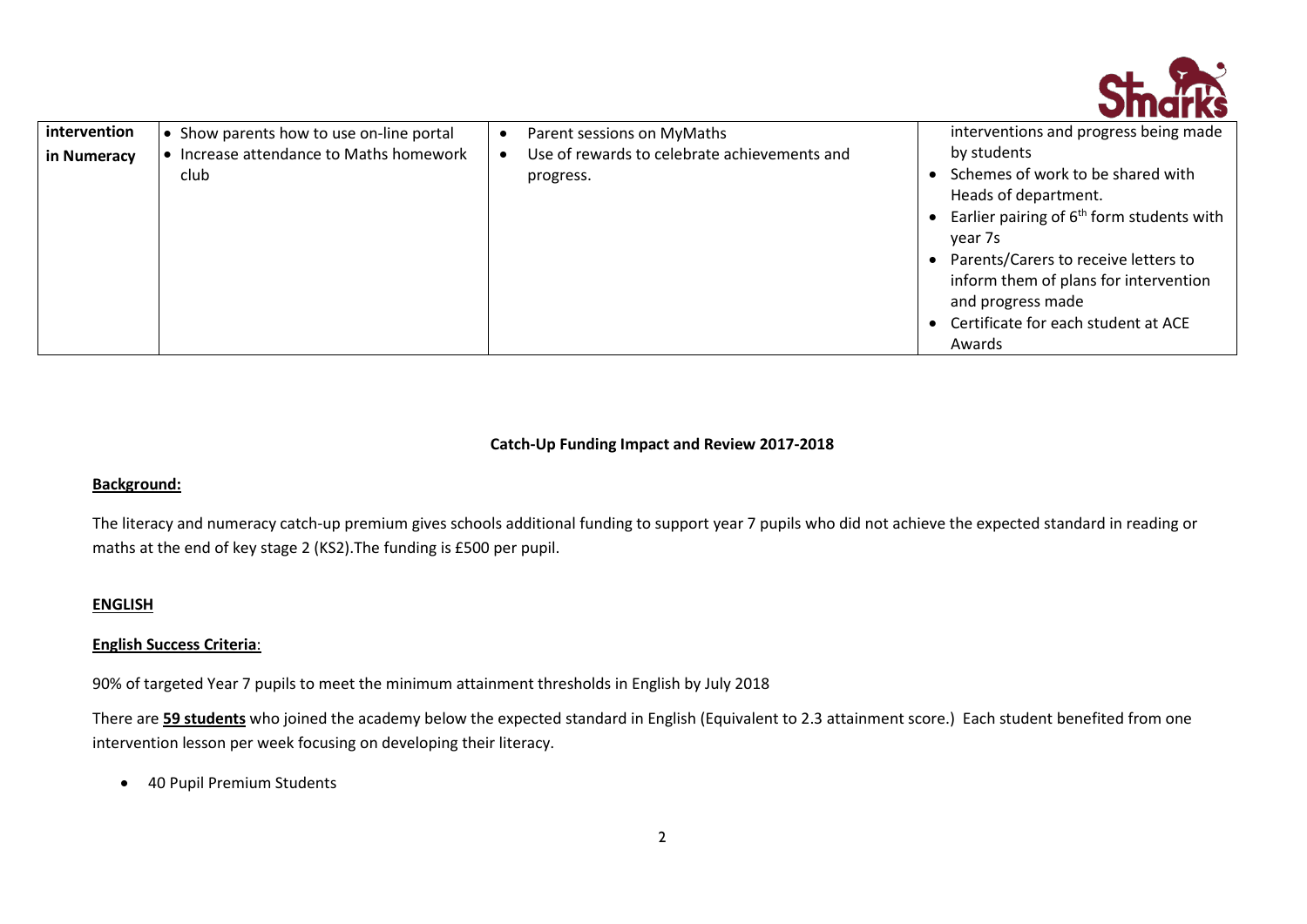

- 15 SEND Support students
- 8 students SEND and Pupil Premium
- 21 English as an additional language (EAL) students

| <b>Students</b>                                           | <b>Numbers</b> | $1+$ Sub<br>Level | $2+$ Sub<br>Level | Achieved<br>Level | <b>Below</b><br>Level |
|-----------------------------------------------------------|----------------|-------------------|-------------------|-------------------|-----------------------|
| Overall                                                   | 59             | 52                | 48                | 38                | 21                    |
| Non-Pupil premium                                         | 19             | 18                | 15                | 13                | 6                     |
| <b>Pupil Premium</b>                                      | 40             | 34                | 33                | 25                | 15                    |
| English as an<br>additional language                      | 21             | 20                | 18                | 13                | 8                     |
| <b>SEND Support</b>                                       | 15             | 13                | 13                | 5                 | 10                    |
| Pupil premium and<br>English as an<br>additional language | 8              | 8                 | 8                 | 5                 | 3                     |
| Pupil premium                                             | 14             | 12                | 12                | 5                 | 9                     |

### **By July 2018.**

- 65%% of students achieved the expected level
- 35% of students remained below the expected level
- 81% of students made 2+ levels of progress
- 62% of PP students achieved the expected level
- 33% of SEND support students met the expected standard
- 62% of EAL students met the expected standard, with 86% making more than 2 levels of progress

#### **Commentary**

- More SEND students need to be supported with meeting the expected level
- Students who remain below the expected standard will continue to have intervention in year 8
- May need to increase the amount of intervention lessons or arrange for booster sessions during half term holiday.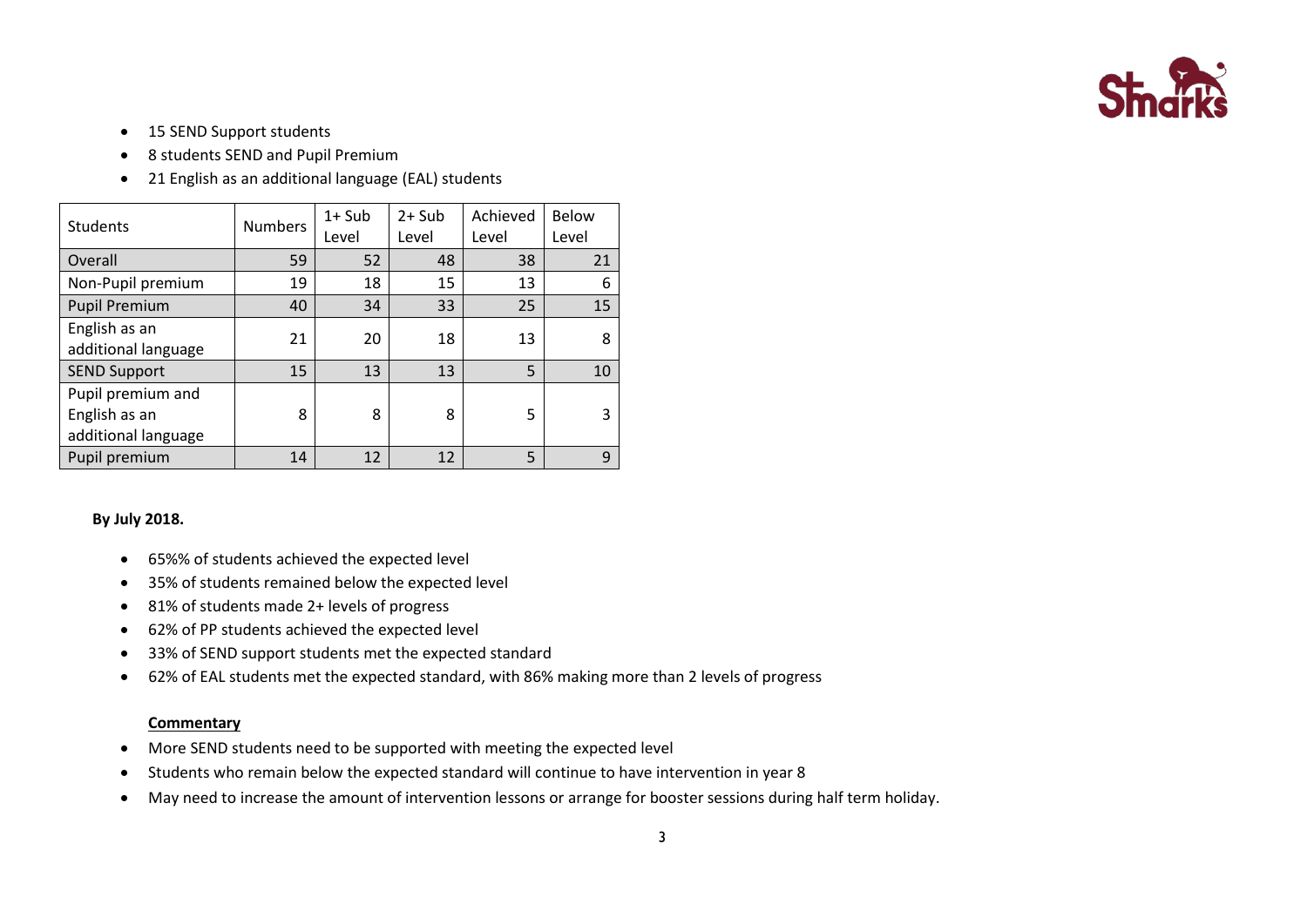

### **MATHS**

#### **Maths Success Criteria**:

90% of targeted Year 7 pupils to meet the minimum attainment thresholds in Maths by July 2018. Students were provided with additional resources to assist them with developing numeracy skills.

There are **53 students** who joined the academy below the expected standard in Maths.

- 35 Pupil Premium Students
- 17 SEND Support students
- 13 students SEND and Pupil premium.
- 18 EAL students

| Students            | <b>Numbers</b> | $1+$ Sub<br>Level | $2+$ Sub<br>Level | Achieved<br>Level | <b>Below</b><br>Level |
|---------------------|----------------|-------------------|-------------------|-------------------|-----------------------|
| Overall             | 53             | 46                | 33                | 27                | 26                    |
| Non-PP              | 18             | 16                | 13                | 10                | 8                     |
| PP                  | 35             | 30                | 20                | 17                | 18                    |
| EAL                 | 18             | 17                | 11                | 8                 | 10                    |
| <b>SEND Support</b> | 17             | 15                | 13                | 6                 | 11                    |
| PP and EAL          | 9              | 9                 | 5                 | 4                 | 5                     |
| PP and SEND         | 13             | 11                | 9                 | 4                 | 9                     |

### **By July 2018.**

- 51% of students achieved the expected level
- 49% of students remained below the expected level
- 62% of students made 2+ levels of progress
- 38% of PP students achieved the expected level